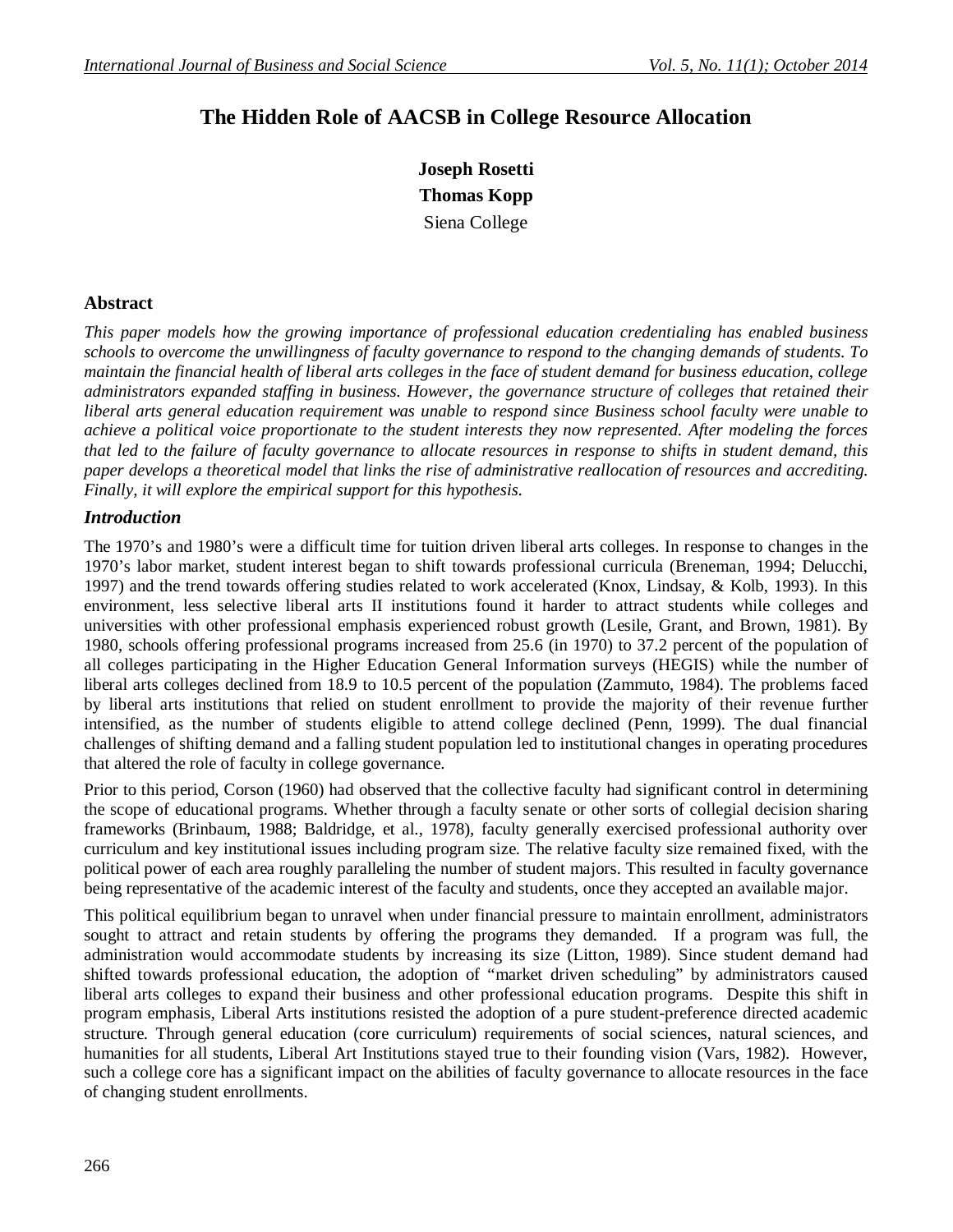## *General Education and Governance*

To understand the impact of the growth of professional education and the retention of the college core, we offer a modification of a simple model first proposed by (Kopp and Rosetti, 2004). Assume that there is a college that only requires students to complete 3 credits in their major and a 3 credit liberal arts core to receive a degree. Also, assume that this elite school maintains a student body of only ten students, 1 majoring in business and the rest in liberal arts. Given this distribution of student interest, the college will employ a staff to teach 30 credits of liberal arts core, 27 credits of the liberal arts major and 3 credits of the business major. If each faculty member teaches only three credits per semester, there will be 1 business faculty and 19 liberal arts faculty on the staff. Under these conditions, staffing in the professional school is solely a function of the size of its student body, where as the school of liberal arts' staffing results from both the size of its own student body in addition to the size of the general education requirement imposed on professional school students. Therefore, assuming faculty members vote in their own self-interest, faculty governance whether in the form of a senate or one with elected representatives will result in a balance of power that mirrors the interests of the student body.

Now assume that the interests of students shift towards business and that the administration in an effort to maintain enrollment allows the size of programs to respond. If business students grow to represent 50% of the student body, the college will employ a staff to teach 30 credits of liberal arts core, 15 credits of the liberal arts major and 15 credits of the business major. If each faculty member continues to teach three credits per semester, there will be 5 business faculty and 15 liberal arts faculty on the staff. Thus under most faculty governance models, the interests of the majority of faculty will not in the aggregate correspond to the academic interests of students. To place this in perspective, consider a college where there are 4,000 students taking five three credit courses per semester towards a 120 credit degree, with a general education core comprising 50% of those credits. If the college maintains an average class size of 25 students and each faculty member teaches three courses per semester, there would be 67 business and 200 liberal arts faculty available to participate in governance activities. Despite representing the academic interests of half of students on campus, the business school's faculty comprise only one-quarter of the faculty. If as Ehrenberg (1999) found, faculty vote in their own academic self-interest, this helps to explain why Baldridge (1980) & Lindquist (1974) observed that support for expanding programs might not be forthcoming as they compete with the old programs for support, finances and administrative attention. It also offers a theoretical basis for Slaughter's (1993) observation that administrators rather than faculty make the decisions when colleges reallocate internal resources. Student choice may drive staffing, but it will not drive the decisions made through shared faculty governance.

#### *Market Forces versus the Campus Culture*

While student demand has motivated many colleges to allow their professional schools to grow, the retention of the college core simultaneously inhibits the ability of faculty governance to facilitate the reallocation of campus resources necessary to support this educational transition. Lindholm (1965) identified this withholding of resources as an unwillingness of the liberal arts to accept true interdisciplinary education that would value the insights attained from the business perspective. In many respects the real issue becomes one of acquiring the resources necessary to maintain standards in a growing professional school from a governance structure whose core values evolve from the very flagships program that must relinquish the funds. Despite the fact that per student cost of educating business majors often falls well below liberal arts majors, historically business school funding has focused on providing the courses necessary to meet enrollment demand, rather than through allocating the resources sufficient to provide a high quality program.

This reluctance has not been a significant factor at large universities. Ten years ago, The College and University Professional Association for Human Resources had already reported for six consecutive years that due to the shortage of doctorates, business professors were amongst the most highly paid group on campus, while English and fine arts professors were among the worst paid (Smallwood, 2004). History and foreign language professors also found themselves at the bottom of the list, despite the fact that all four of these disciplines have and generally continue to be a component of the college core and therefore dominate faculty governance. However, while many universities have been willing to pay market salaries to acquire qualified business professors, liberal arts faculty do not always embrace this position.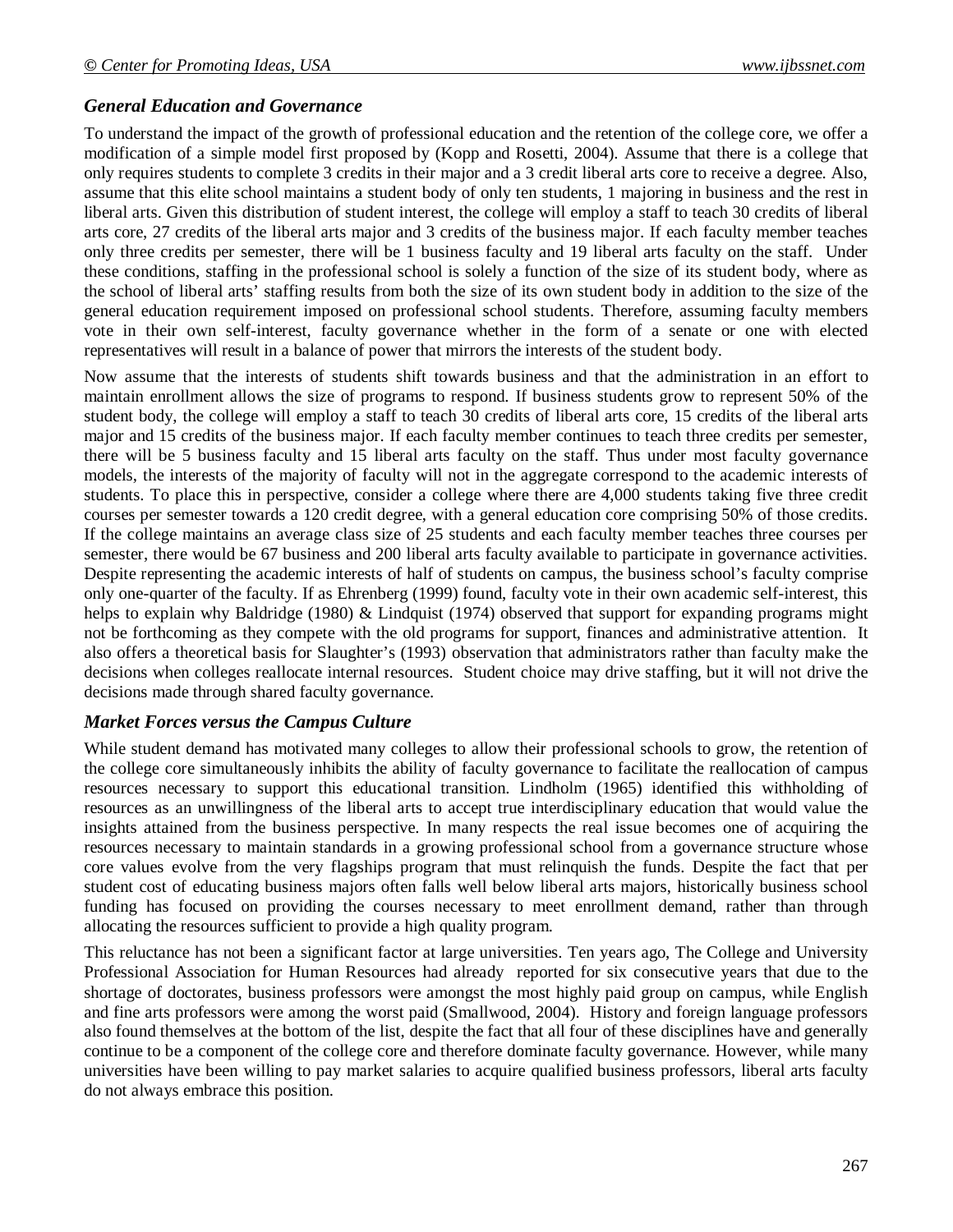In a particularly telling article demonstrating the historical foundation of this tug and pull between faculty governance and administrative decision making, Mangan (2003) reported that a fine arts professor at the University of Alabama at Tuscaloosa, after discovering that the average assistant professor in their business school earned \$72,691 and the average full professor of humanities earned \$63,531, persuaded the faculty senate to endorse a proposal to limit raises to the highest paid professors (i.e. business). Clearly, such incidents indicate that administrators face considerable pressure to resist allocating the resources sufficient to attract qualified business faculty. Simultaneously, the ability of market forces to shape the decisions of college administrators can be seen in the response to the University of Alabama's faculty senate proposal to restrict salary. The College president responded: "I do not believe that outstanding scholars in these fields will accept positions at the University of Alabama if they know that subsequent salary increases will not keep pace with the salary increases of their peers at comparable institutions" (Mangan, 2003). A similar view was echoed by the provost at Rutgers/Camden: "It's not like the young Finance professor is working any harder than the English professor or that that she's any more qualified." However, he adds, "unfortunately, we have to pay these salaries to attract quality faculty. We can't fight the markets." (Mangan, 2003)

# *A Pragmatic Rationale for Pursuing Accreditation*

Between the publication of the widely cited Mangan article and 2014, the U.S. suffered the most severe economic downturn since the great depression and yet the reluctance of faculty governance to support the allocation of resources necessary to provide a quality program, steadfastly continued to create pressure to circumvent the system.

Wiley and Zald (1968) concluded that control mechanisms within a society limit the availability of resources to organizations that are not highly valued. If by not including business courses in the college core, liberal arts faculty are signaling that the discipline has little real perceived value, then we would expect that it will be difficult for schools of business to command sufficient resources beyond minimal hiring. The college while willing to meet student demand can be expected to be reluctant to meet the expenses of equalizing quality across campus.

To circumvent the unwillingness of faculty governance to redirect the resources necessary to maintain the quality of expanding business programs, administrators must be motivated to act. Slaughter (1993) identified this as a common approach when a college must reallocate resources in response to shifts in student demand. This strategy requires schools of business to motivate internal administrative leaders to impose budget changes without simultaneously creating unmanageable internal upheaval within institutions. Wiley and Zald (1968) found that public colleges used regional accrediting bodies to escape classification as just another group that needed government funding, and become a member of accredited educational institutions that legislators must fund to maintain standards.

Glenny (1972) found support for the position that accreditation was a mechanism capable of motivating administrators to bypass traditional budget mechanisms. Glenny went so far as to suggest that as accrediting bodies expand their roles, both the college presidents and even the board of trustees would lose control over resource allocation. This he argued was dangerous because accrediting bodies were attaining considerable power over college budgets while not having to be responsible for the welfare of the college.

# *Enhanced Resource Acquisition and AACSB Accreditation*

While college officers often cite market forces for the growth of business salaries, it appears that it is accreditation standards that has driven the demand for doctoral qualified business professors. There is considerable evidence that in the late 1970's through the 1980's business schools that pursued and attained AACSB accreditation where able to increase their budgets faster than non-accredited schools (Agarwal and Yochum, 2000). However, since this was before mission based accreditation, those schools were primarily research driven academic institutions, which would probably have hired doctorally qualified faculty even without accreditation. AACSB's adoption of mission-based standards as far back as 1991, opened the door for business schools within liberal arts colleges to use accreditation and enrollment management as a means to escape from the budgetary grasp of the campus governance (White, 2005). Through joining the society of accredited schools that require adequate resource allocation, business schools often managed to get administrators to usurp faculty driven budgetary processes. However, even if administrators accept the fact that they must pay market based salaries to attract and retain qualified business professors, liberal arts faculty will often resist (Mangan, 2003).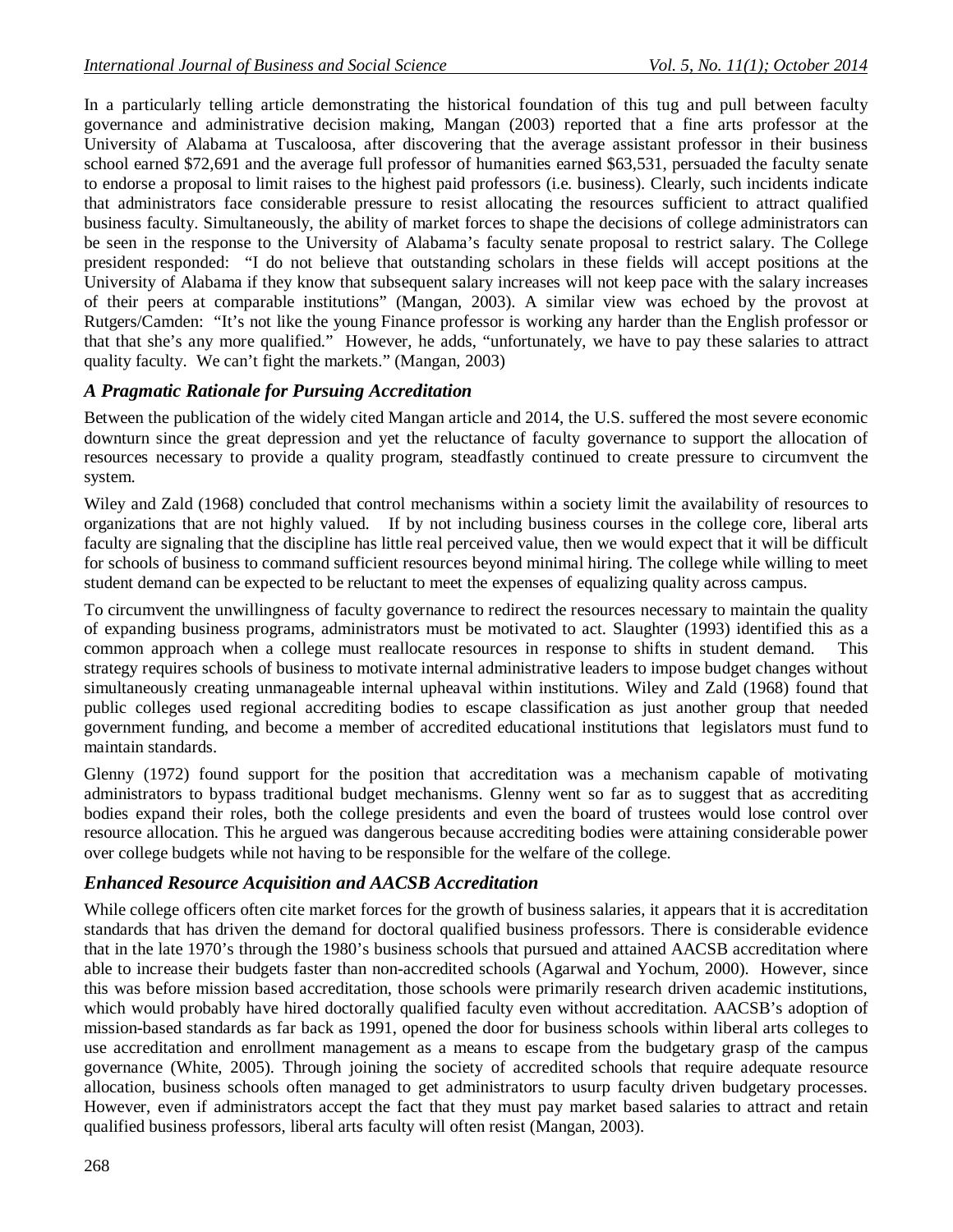Despite this resistance, the pressure to meet doctoral "quotas" is so great that new hires in business receive a sizable premium if they are hired by accredited as compared to non-accredited schools. This "accreditation premium" is in addition to the "market shortage premium" that results in new hires earning much more than many associate and full professors who do not enter the job market (AACSB, 2006).

The market shortage of new Ph.D.s led to what AACSB referred to as a salary inversion, where new doctorates were earning more than full professors at many schools (LeClair, 2004). However, as far back as the 2005-2006 AACSB salary survey suggested and in spite of being at the door step of a great recession this issue was already being addressed. New Ph.D. salaries rose only 1.3%, while average salary rose 4 percent. In addition, the data suggests that a significant portion of the new hiring and salary increases have taken place at the associate professor level, who have used the job market to regain what they have lost to new Ph.D.s. This activity appears to account for the growing premium at AACSB accredited schools for associate as well as full professors. The accreditation premium for new hire associate professors grew to \$29,900, clearly indicating that the shortage of new Ph.D.s and the salary inversion stimulated competition for faculty in other ranks as well.

#### *Conclusions*

This research suggests that the growth of professional schools within liberal arts colleges pose serious challenges for these institutions. While expansion of professional schools in response to shifts in student demand can stabilize the financial health of tuition driven liberal arts institutions following the circa 2008 great recession, the structure of faculty governance suggests that the resources necessary to maintain quality remains a considerable hurdle. One response to this is for business schools to use AACSB accreditation to prompt administrators to bypass faculty governance, and allocate the necessary resources. The data suggests that accredited schools have access to resources adequate to hire qualified faculty in a very competitive market. In addition, the data further suggests that accreditation gives schools of business the political influence necessary to resist attempts to limit their access to campus resources as the market for qualified faculty intensifies. Thus, accreditation clearly helps business schools acquire resources in proportion to the student majors they serve. Within liberal arts institutions that have a significant business school presence, business accreditation can be a valuable tool to overcome the inherent flaws in faculty governance.

#### *References*

- AACSB International: The Association to Advance Collegiate Schools of Business. Standards for Accreditation. April 23, 1991
- AACSB International: The Association to Advance Collegiate Schools of Business. Member Services Accreditation Group\Candidacy\ Correspondence\Decisions Letters, October, 2003.
- AACSB International: Salary Survey Report 2005-2006 and various other years.
- Agarwal, Vinod, and Yochum, Gilbert, R. The academic labor market for new PhD's in business disciplines. The Journal of Business and Economic Studies, Vol. 6 iss.2; 22pgs. Fall 2000.
- Alpert, D. "Performance and Paralysis: The Organizational Context of the American Research University" The Journal of Higher Education, Vol. 56, No.3. (May - Jun., 1985), 241-281.
- Baldridge,J.V., Curtis, D.V., Ecker, G.P., & Riley,G.L. Policy making and effective leadership: A national study of academic management. (1978). San Francisco: Jossey-Bass.
- Baldridge, J. Victor, "Managerial Innovation: Rules for Successful Implementation" The Journal of Higher Education, Vol.51, No. 2 (Mar. - Apr., 1980), 117 -134.
- Birnbaum, R. How colleges work: The Cybernetics of academic organization and leadership. (1988). San Francisco: Jossey-Bass.
- Breneman, D. W. (1994). Liberal arts colleges: Thriving, surviving, or endangered? Washington, DC: The Brookings Institution.
- Corson, J. "The modernization of the university: the impact of the function of governance" *Journal of Higher Education*, (1971). *42* (6).
- Delucchi, M. ""Liberal Arts" Colleges and the Myth of Uniqueness" The Journal of Higher Education, Vol. 68, No. 4. (Jul. - Aug., 1997), 414-426.
- Ehrenberg, Ronald G. "Adam Smith Goes to College: An Economist becomes an Academic Administrator" The Journal of Economic Perspectives, Vol.13, No.1 (Winter, 1999), 99-116.